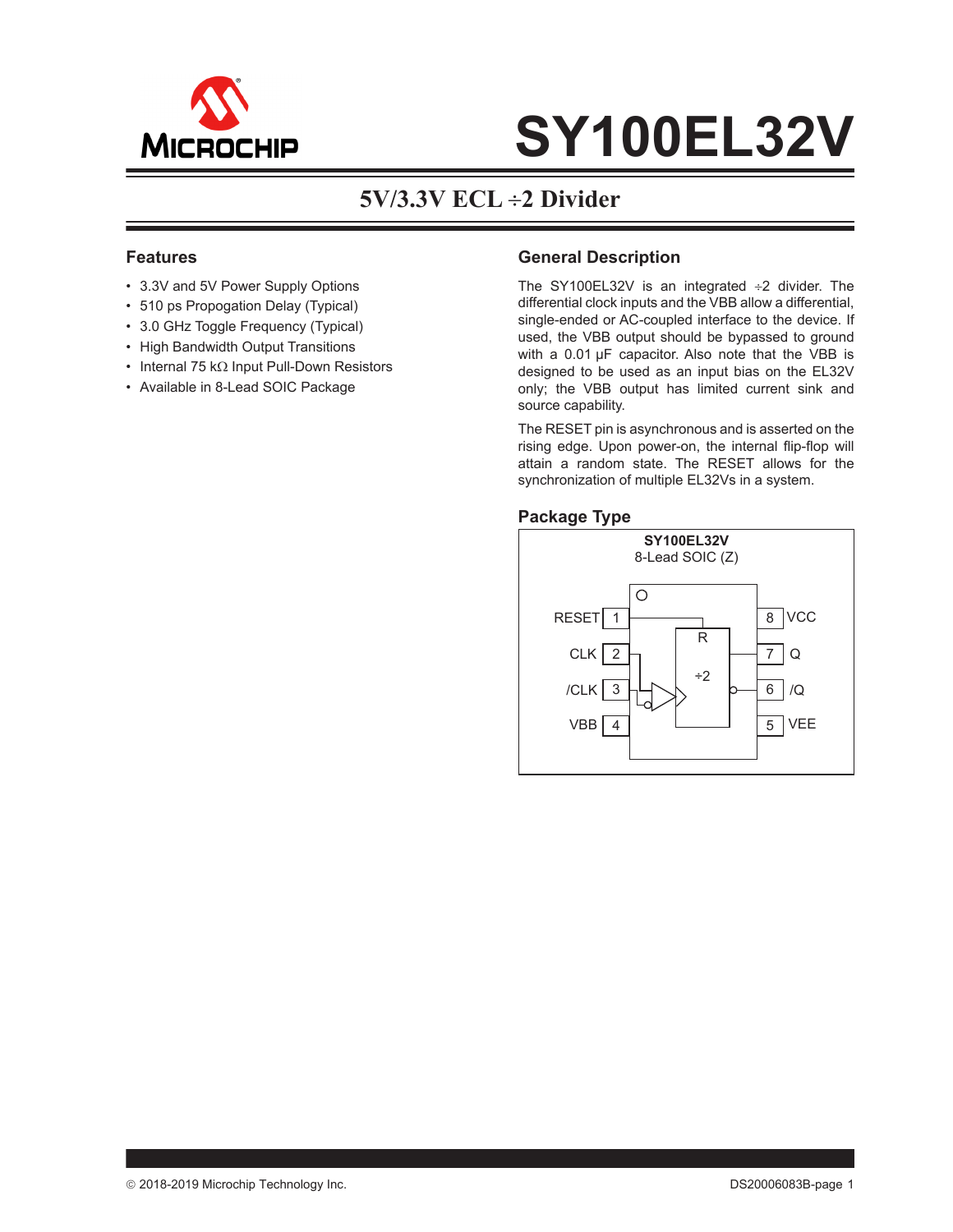### **1.0 ELECTRICAL CHARACTERISTICS**

### **Absolute Maximum Ratings †**

**† Notice:** Stresses above those listed under "Absolute Maximum Ratings" may cause permanent damage to the device. Exposure to maximum rating conditions for extended periods may affect device reliability.

- <span id="page-1-5"></span><span id="page-1-2"></span><span id="page-1-1"></span>**Note 1:**  $V_{EE} = 0V$ .
	- **2:**  $V_{CC} = 0V$ .
	- **3:**  $V_{EE} = 0V$ ,  $V_{IN} \leq V_{CC}$ .
	- **4:**  $V_{CC} = 0V$ ,  $V_{IN} \geq V_{EE}$ .

### <span id="page-1-7"></span><span id="page-1-6"></span>**PECL DC ELECTRICAL CHARACTERISTICS**

**Electrical Characteristics PECL:**  $V_{CC}$  = 3.0V to 5.5V;  $V_{EE}$  = 0V;  $T_A$  = -40°C to +85°C, unless otherwise stated. ([Note](#page-1-0) 1)

| <b>Parameter</b>                     | Symbol            | Min.                 | Typ.                                                  | Max.                                                             | <b>Units</b> | <b>Conditions</b>                                 |
|--------------------------------------|-------------------|----------------------|-------------------------------------------------------|------------------------------------------------------------------|--------------|---------------------------------------------------|
|                                      |                   |                      | 25                                                    | 30                                                               |              | $T_A = -40^{\circ}$ C to +25°C                    |
| Power Supply Current                 | <b>LEE</b>        |                      | 29                                                    | 35                                                               | mA           | $T_A$ = +85°C                                     |
| Output High Voltage (Note 2)         | $V_{OH}$          |                      | $V_{CC}$ – 1.085 $ V_{CC}$ – 1.005 $ V_{CC}$ – 0.88   |                                                                  | $\vee$       | $T_A = -40$ °C                                    |
|                                      |                   |                      | $V_{CC}$ – 1.025   $V_{CC}$ – 0.955   $V_{CC}$ – 0.88 |                                                                  |              | $T_A = 0^\circ \text{C}$ to +85 $^\circ \text{C}$ |
|                                      |                   |                      |                                                       | $V_{\rm CC}$ – 1.830 $ V_{\rm CC}$ – 1.695 $ V_{\rm CC}$ – 1.555 | $\vee$       | $T_A = -40^{\circ}C$                              |
| Output Low Voltage (Note 2)          | $V_{OL}$          |                      |                                                       | $V_{CC}$ – 1.810 $V_{CC}$ – 1.705 $V_{CC}$ – 1.620               |              | $T_A = 0$ °C to +85°C                             |
| Output Reference Voltage             | $V_{BB}$          | $V_{\rm CC}$ – 1.38  |                                                       | $V_{CC}$ – 1.26                                                  | $\vee$       |                                                   |
| Input High Voltage<br>(Single-Ended) | $V_{\text{IH}}$   | $V_{\rm CC}$ – 1.165 |                                                       | $V_{\text{CC}} - 0.880$                                          | $\vee$       |                                                   |
| Input Low Voltage<br>(Single-Ended)  | $V_{IL}$          | $V_{\rm CC}$ – 1.810 |                                                       | $V_{\rm CC}$ – 1.475                                             | $\vee$       |                                                   |
| Common Mode Range (Note 3)           | V <sub>HCMR</sub> | 2.0                  |                                                       | $V_{\rm CC}$ – 0.4                                               | $\vee$       | $T_A = -40^{\circ}C$                              |
|                                      |                   | 1.9                  |                                                       | $V_{CC}$ – 0.4                                                   |              | $T_A = 0$ °C to +85°C                             |
| Input High Current                   | ŀщ                |                      |                                                       | 150                                                              | μA           |                                                   |
| Input Low Current                    | I <sub>IL</sub>   | 0.5                  |                                                       |                                                                  | μA           | $V_{IN} = V_{IL(MIN)}$                            |

<span id="page-1-0"></span>**Note 1:** Devices are designed to meet the DC specifications shown in the above table after thermal equilibration has been established. The circuit is in a test socket or mounted on a printed circuit board, and transverse airflow greater than 500 lfpm is maintained.

<span id="page-1-3"></span>**2:** Outputs are terminated through a 50 $\Omega$  resistor to  $V_{CC} - 2.0V$ .

<span id="page-1-4"></span>**3:** The CMR range is referenced to the most positive side of the differential input voltage. Normal operation is obtained if the high level falls within the specified range and the peak-to-peak voltage lies between 150 mV and 1V.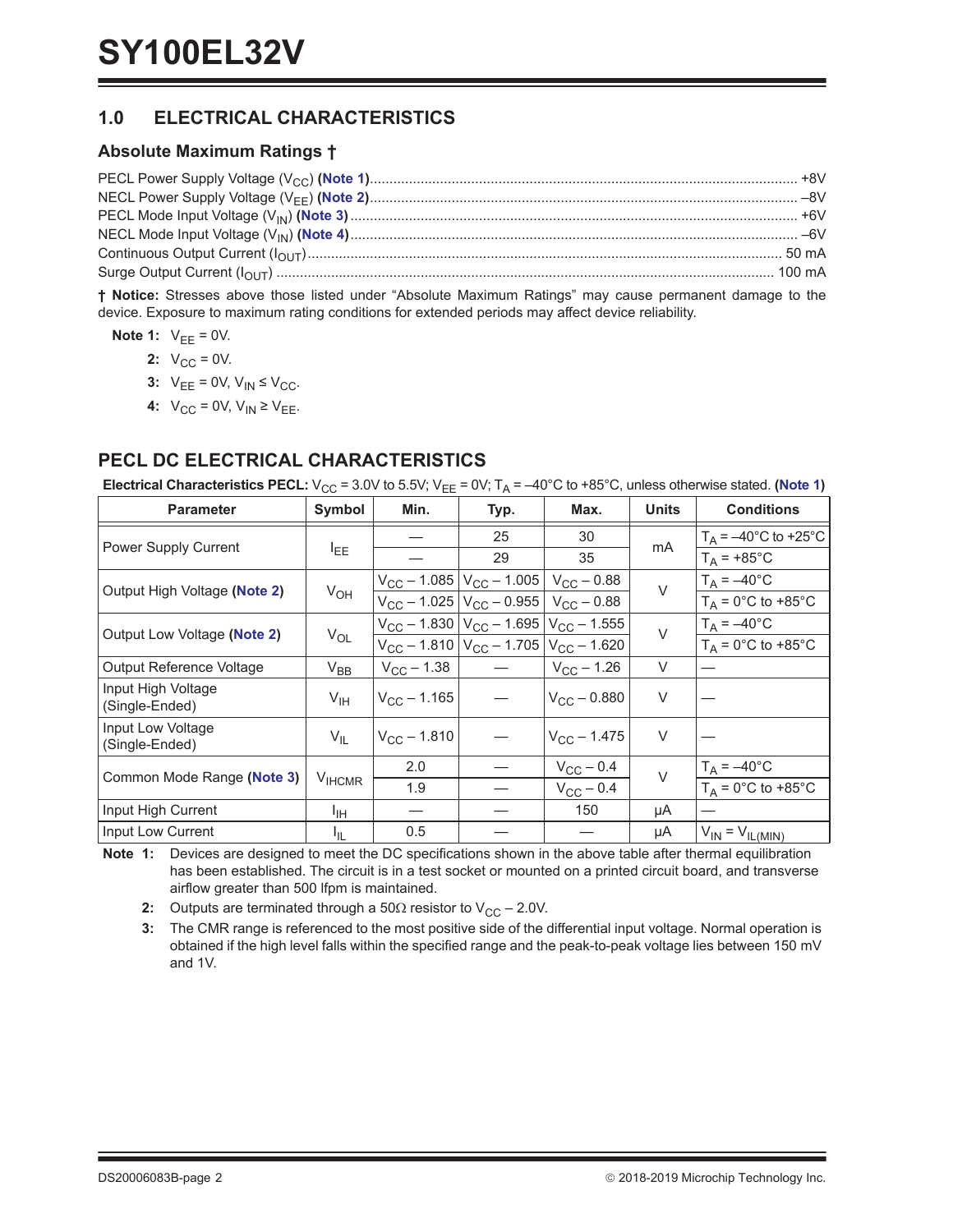### <span id="page-2-3"></span>**NECL DC ELECTRICAL CHARACTERISTICS**

**Electrical Characteristics NECL:**  $V_{EE} = -5.5V$  to  $-3.0V$ ;  $V_{CC} = 0V$ ;  $T_A = -40^{\circ}C$  to  $+85^{\circ}C$ , unless otherwise stated. **([Note](#page-2-0) 1)**

| <b>Parameter</b>                     | <b>Symbol</b>      | Min.                     | Typ.     | Max.     | <b>Units</b>         | <b>Conditions</b>              |
|--------------------------------------|--------------------|--------------------------|----------|----------|----------------------|--------------------------------|
|                                      |                    |                          | 25       | 30       |                      | $T_A = -40^{\circ}$ C to +25°C |
| <b>Power Supply Current</b>          | <b>LEE</b>         |                          | 29       | 35       | mA                   | $T_A = +85^{\circ}C$           |
| Output High Voltage (Note 2)         |                    | $-1.085$                 | $-1.005$ | $-0.88$  | $\vee$               | $T_A = -40$ °C                 |
|                                      | $V_{OH}$           | $-1.025$                 | $-0.955$ | $-0.88$  |                      | $T_A = 0$ °C to +85°C          |
| Output Low Voltage (Note 2)          |                    | $-1.830$                 | $-1.695$ | $-1.555$ | $\vee$               | $T_A = -40$ °C                 |
|                                      | $V_{OL}$           | $-1.810$                 | $-1.705$ | $-1.620$ |                      | $T_A = 0$ °C to +85°C          |
| Output Reference Voltage             | $V_{BB}$           | $-1.380$                 |          | $-1.260$ | $\vee$               |                                |
| Input High Voltage<br>(Single-Ended) | $V_{\text{IH}}$    | $-1.165$                 |          | $-0.880$ | V                    |                                |
| Input Low Voltage<br>(Single-Ended)  | $V_{IL}$           | $-1.810$                 |          | $-1.475$ | $\vee$               |                                |
| Common Mode Range (Note 3)           | $V_{\text{IHCMR}}$ | $-0.4$<br>$V_{FF}$ + 2.0 |          | $\vee$   | $T_A = -40^{\circ}C$ |                                |
|                                      |                    | $V_{EE}$ + 1.9           |          | $-0.4$   |                      | $T_A = 0$ °C to +85°C          |
| Input High Current                   | ŀщ                 |                          |          | 150      | μA                   |                                |
| Input Low Current                    | I <sub>IL</sub>    | 0.5                      |          |          | μA                   | $V_{IN} = V_{IL(MIN)}$         |

<span id="page-2-0"></span>**Note 1:** Devices are designed to meet the DC specifications shown in the above table after thermal equilibration has been established. The circuit is in a test socket or mounted on a printed circuit board, and transverse airflow greater than 500 lfpm is maintained.

<span id="page-2-1"></span>**2:** Outputs are terminated through a 50 $\Omega$  resistor to  $V_{CC} - 2.0V$ .

<span id="page-2-2"></span>**3:** The CMR range is referenced to the most positive side of the differential input voltage. Normal operation is obtained if the high level falls within the specified range and the peak-to-peak voltage lies between 150 mV and 1V.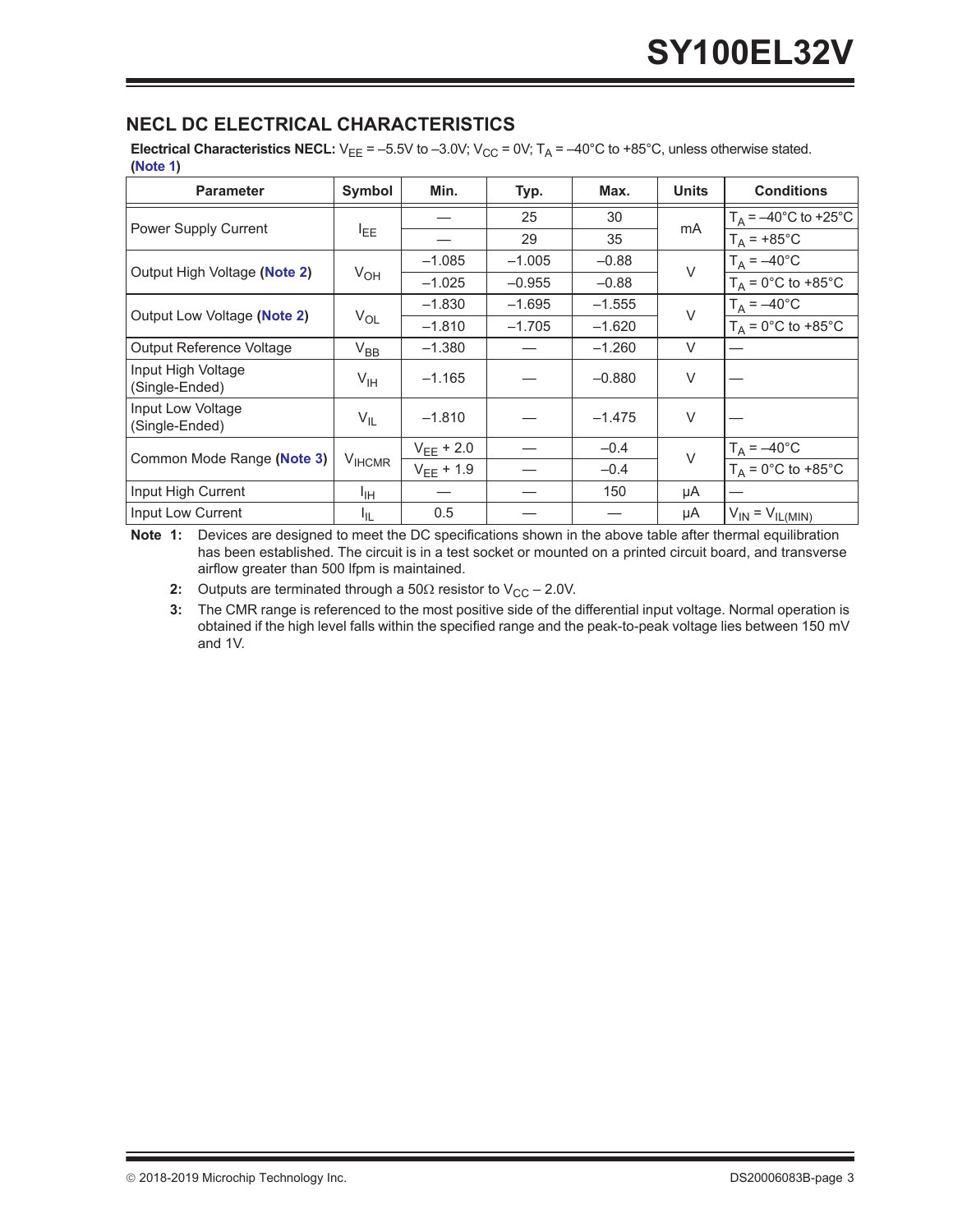### **AC ELECTRICAL CHARACTERISTICS**

**Electrical Characteristics:**  $V_{CC} = 3.0V$  to 5.5V;  $V_{EE} = 0V$  or  $V_{EE} = -5.5V$  to  $-3.0V$ ;  $V_{CC} = 0V$ ;  $R_L = 50\Omega$  to  $V_{CC} - 2V$ ;  $T_A = -40^{\circ}$ C to +85°C, unless otherwise stated.

| <b>Parameter</b>                                     | <b>Symbol</b>       | Min. | Typ. | Max. | <b>Units</b> | <b>Conditions</b>     |
|------------------------------------------------------|---------------------|------|------|------|--------------|-----------------------|
| Maximum Toggle Frequency                             |                     | 2.2  | 3.0  |      | GHz          | $T_A = -40$ °C        |
|                                                      | $f_{MAX}$           | 2.6  | 3.0  |      |              | $T_A = 0$ °C to +85°C |
|                                                      |                     | 360  | 500  | 640  |              | $T_A = -40$ °C        |
|                                                      | $t_{\text{PD}}$     | 410  | 500  | 590  |              | $T_A = 0$ °C          |
| Propagation Delay CLK to Q                           |                     | 420  | 510  | 600  | ps           | $T_A$ = +25°C         |
|                                                      |                     | 450  | 540  | 630  |              | $T_A$ = +85°C         |
|                                                      |                     | 390  | 540  | 690  | ps           | $T_A = -40$ °C        |
| Propagation Delay RESET to Q                         | t <sub>PD</sub>     | 440  | 540  | 640  |              | $T_A = 0$ °C to +25°C |
|                                                      |                     | 450  | 550  | 650  |              | $T_A$ = +85°C         |
| Random Clock Jitter (RMS)                            | <sup>t</sup> JITTER |      | 2.0  |      | ps           |                       |
| Input Swing (Note 1)                                 | $V_{PP}$            | 150  |      | 1000 | mV           |                       |
| Output Rise/Fall Time Q<br>$(20\% \text{ to } 80\%)$ | $t_r/t_f$           | 100  | 225  | 350  | ps           |                       |

<span id="page-3-0"></span>**Note 1:** Input swing for which AC parameters are ensured.

### **TEMPERATURE SPECIFICATIONS**

| <b>Parameters</b>           | Svm.   | Min.  | Typ. | Max.   | <b>Units</b> | <b>Conditions</b> |
|-----------------------------|--------|-------|------|--------|--------------|-------------------|
| Operating Temperature Range |        | $-40$ | __   | $+85$  | $\sim$       |                   |
| Storage Temperature Range   | $\sim$ | $-65$ |      | $+150$ | $\sim$       |                   |
| Lead Temperature            | LEAD   |       |      | $+260$ | $\circ$      | Soldering, 20s    |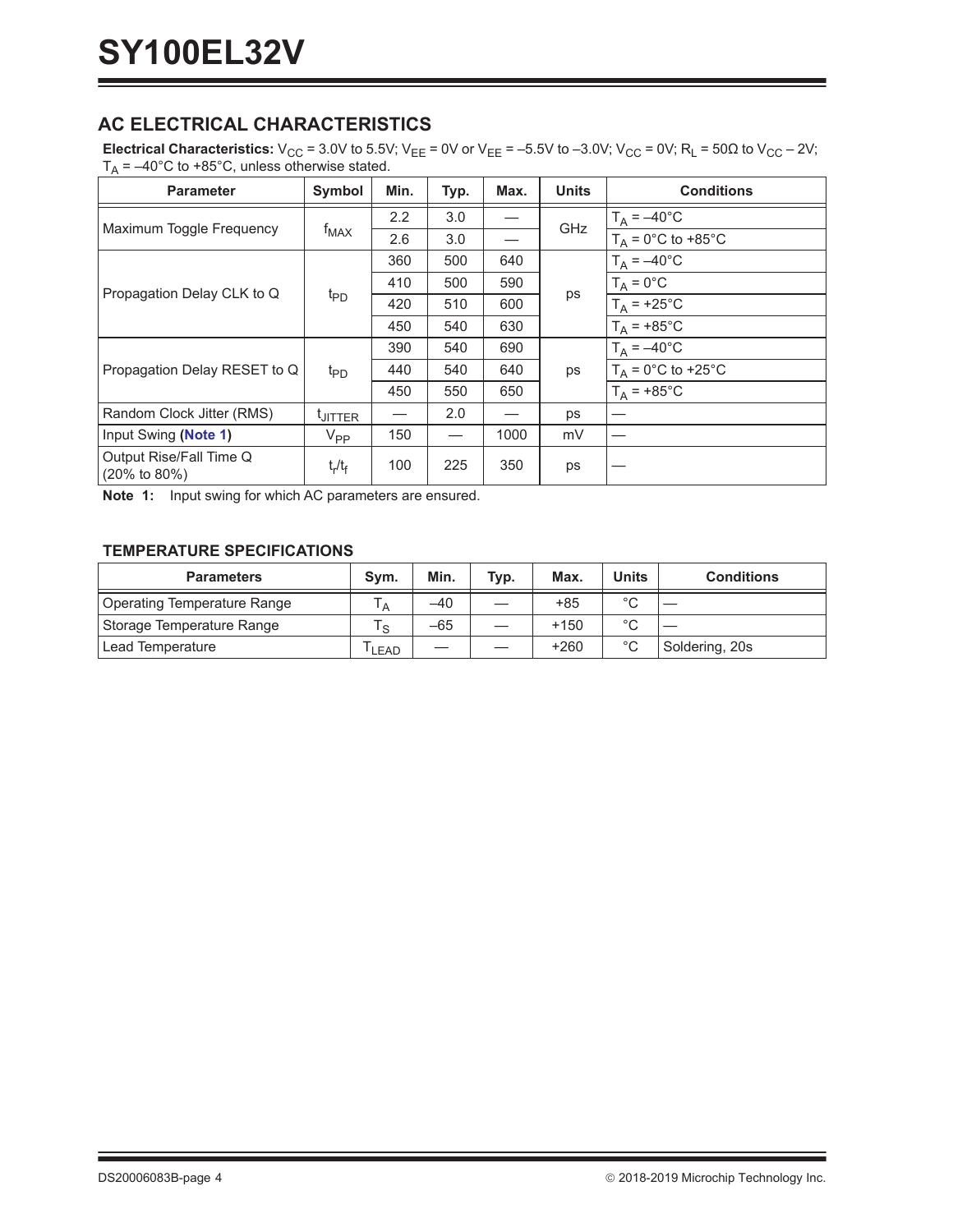### **2.0 PIN DESCRIPTIONS**

The descriptions of the pins are listed in [Table](#page-4-0) 2-1.

| <b>Pin Number</b> | <b>Pin Name</b> | <b>Description</b>        |
|-------------------|-----------------|---------------------------|
|                   | <b>RESET</b>    | Asynchronous Reset.       |
| 2, 3              | CLK, /CLK       | Clock Inputs.             |
| 4                 | VBB             | Reference Voltage Output. |
| 5                 | <b>VEE</b>      | Negative Power Supply.    |
| 6, 7              | /Q, Q           | Data Output.              |
| 8                 | <b>VCC</b>      | Positive Power Supply.    |

<span id="page-4-0"></span>**TABLE 2-1: PIN FUNCTION TABLE**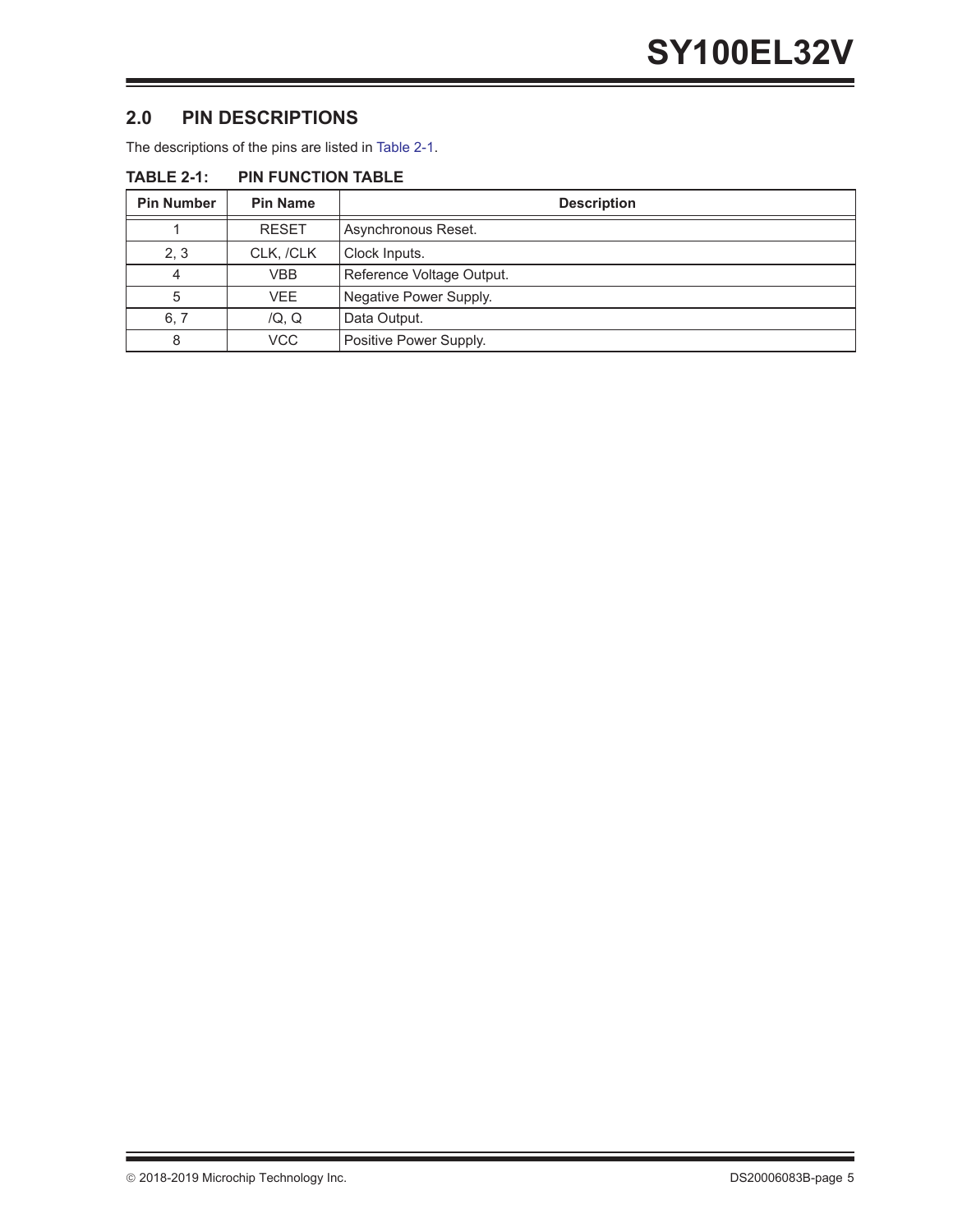### **3.0 PACKAGING INFORMATION**

### **3.1 Package Marking Information**



| Legend: | XX…X<br>Y<br>YY.<br><b>WW</b><br><b>NNN</b><br>$\left( e_3 \right)$<br>mark). | Product code or customer-specific information<br>Year code (last digit of calendar year)<br>Year code (last 2 digits of calendar year)<br>Week code (week of January 1 is week '01')<br>Alphanumeric traceability code<br>Pb-free JEDEC <sup>®</sup> designator for Matte Tin (Sn)<br>This package is Pb-free. The Pb-free JEDEC designator ((e3))<br>can be found on the outer packaging for this package.<br>$\bullet$ , $\blacktriangle$ , $\blacktriangledown$ Pin one index is identified by a dot, delta up, or delta down (triangle |
|---------|-------------------------------------------------------------------------------|--------------------------------------------------------------------------------------------------------------------------------------------------------------------------------------------------------------------------------------------------------------------------------------------------------------------------------------------------------------------------------------------------------------------------------------------------------------------------------------------------------------------------------------------|
| Note:   | the corporate logo.                                                           | In the event the full Microchip part number cannot be marked on one line, it will<br>be carried over to the next line, thus limiting the number of available<br>characters for customer-specific information. Package may or may not include<br>Underbar () and/or Overbar (-) symbol may not be to scale.                                                                                                                                                                                                                                 |
|         |                                                                               |                                                                                                                                                                                                                                                                                                                                                                                                                                                                                                                                            |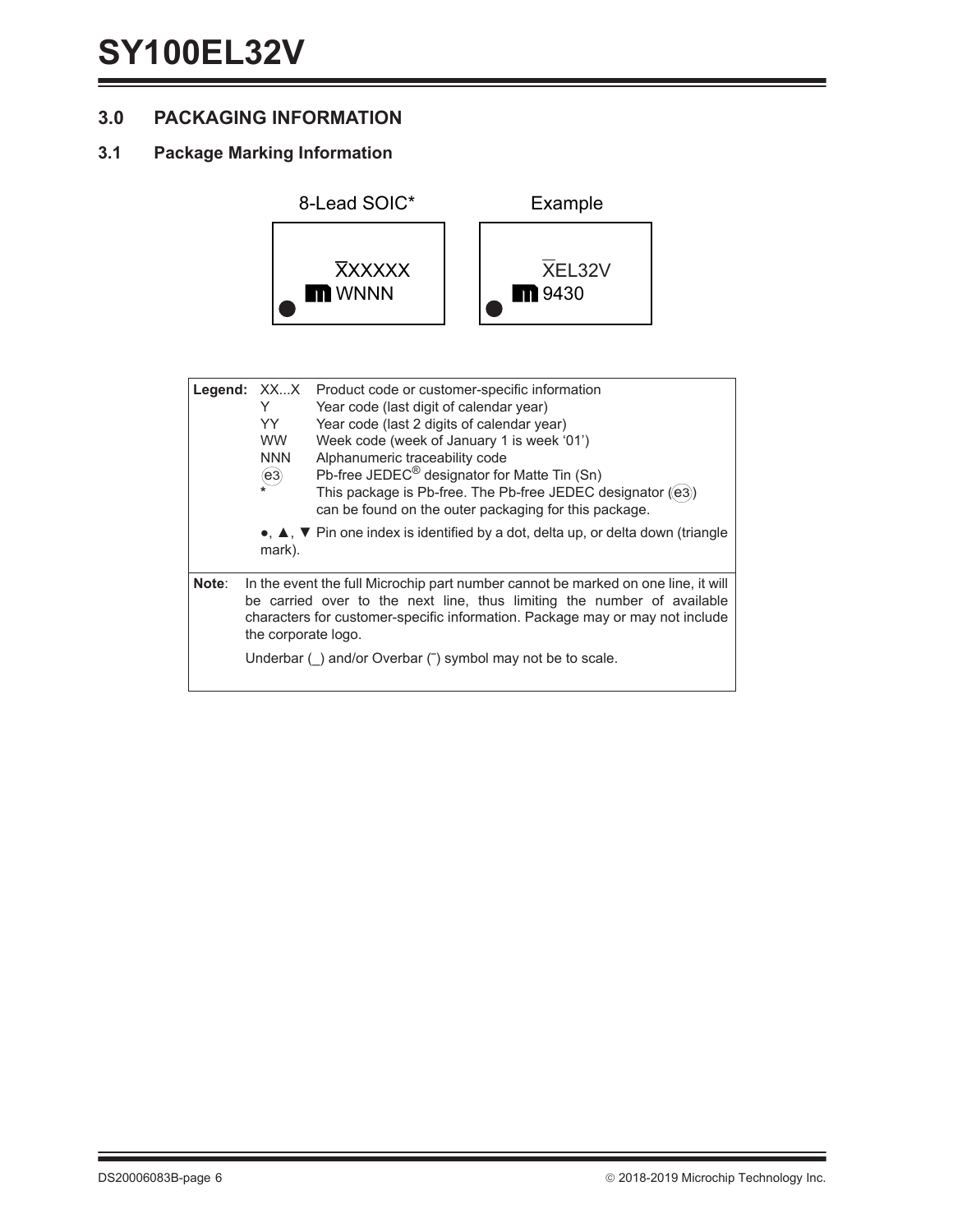

### **8-Lead SOIC Package Outline and Recommended Land Pattern**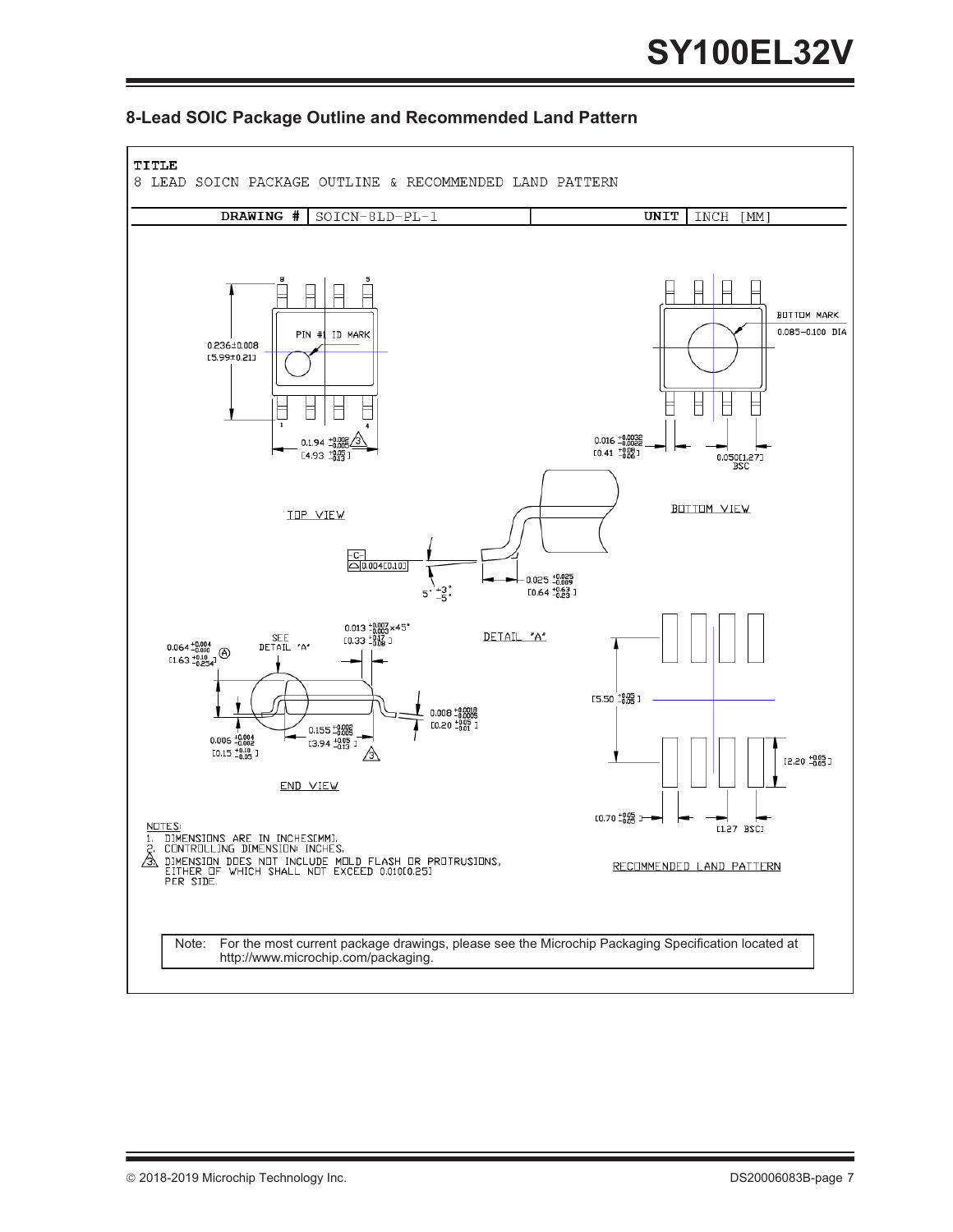**NOTES:**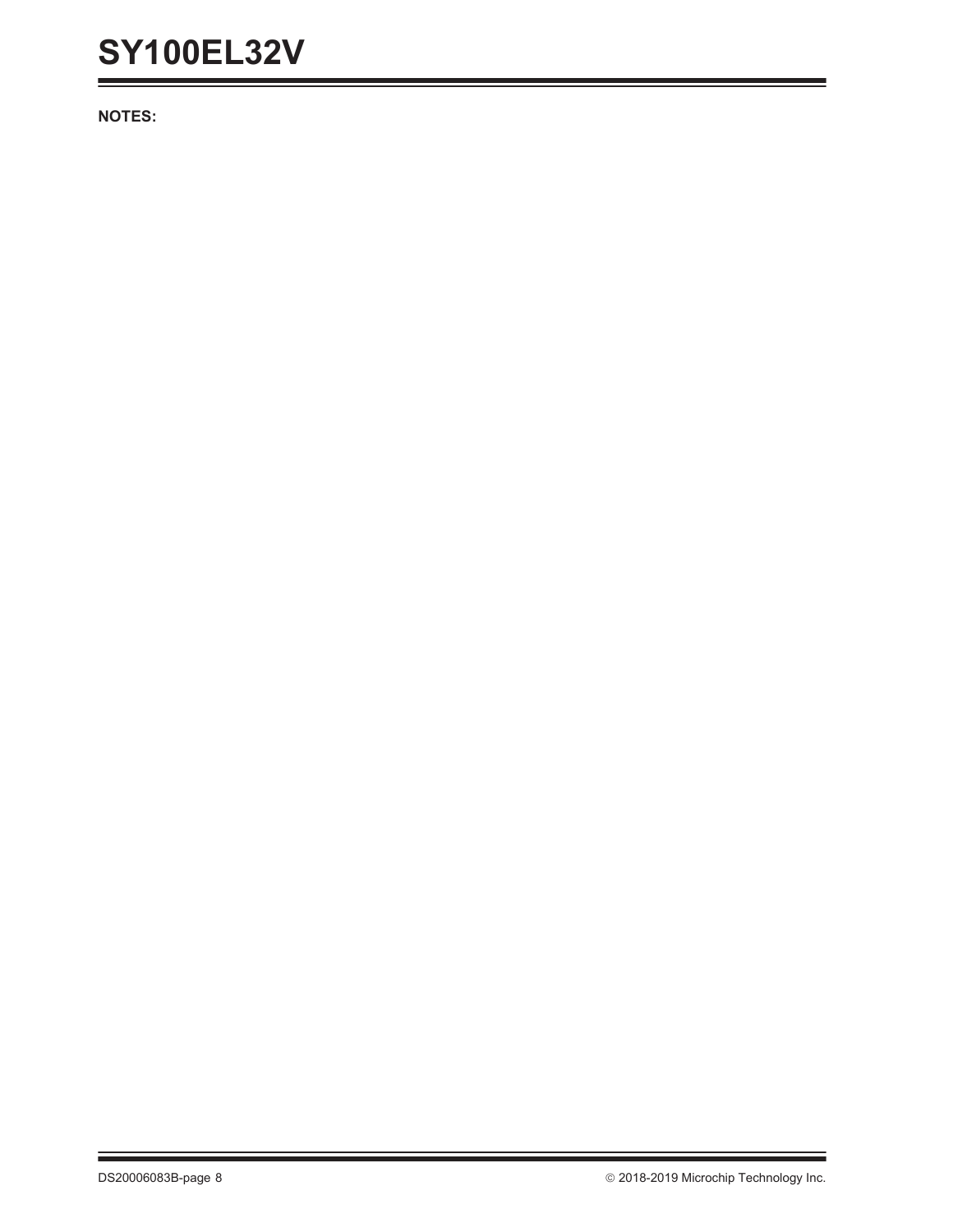### **APPENDIX A: REVISION HISTORY**

### **Revision A (October 2018)**

- Converted Micrel document SY100EL32V to Microchip data sheet DS20006083A.
- Minor text changes throughout.
- Removed all reference to the EOL SY10EL32V version.

### **Revision B (August 2019)**

- Updated minimum values for Common Mode Range voltage in [PECL DC Electrical Characteris](#page-1-7)[tics](#page-1-7) table and [NECL DC Electrical Characteristics](#page-2-3) table.
- Minor stylistic updates to align data sheet with current style.
- Correct the description of the part in all relevant places to reflect ÷2.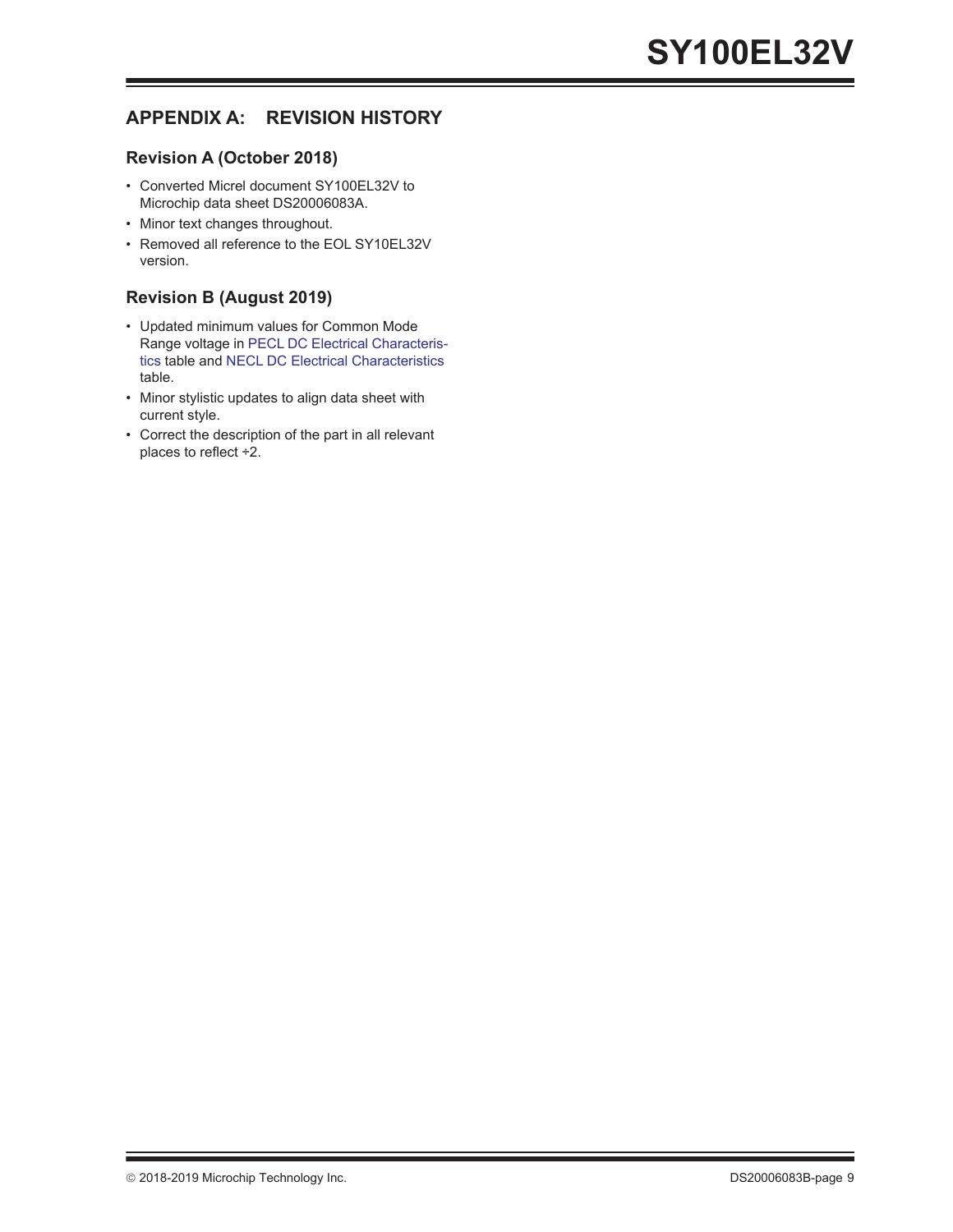**NOTES:**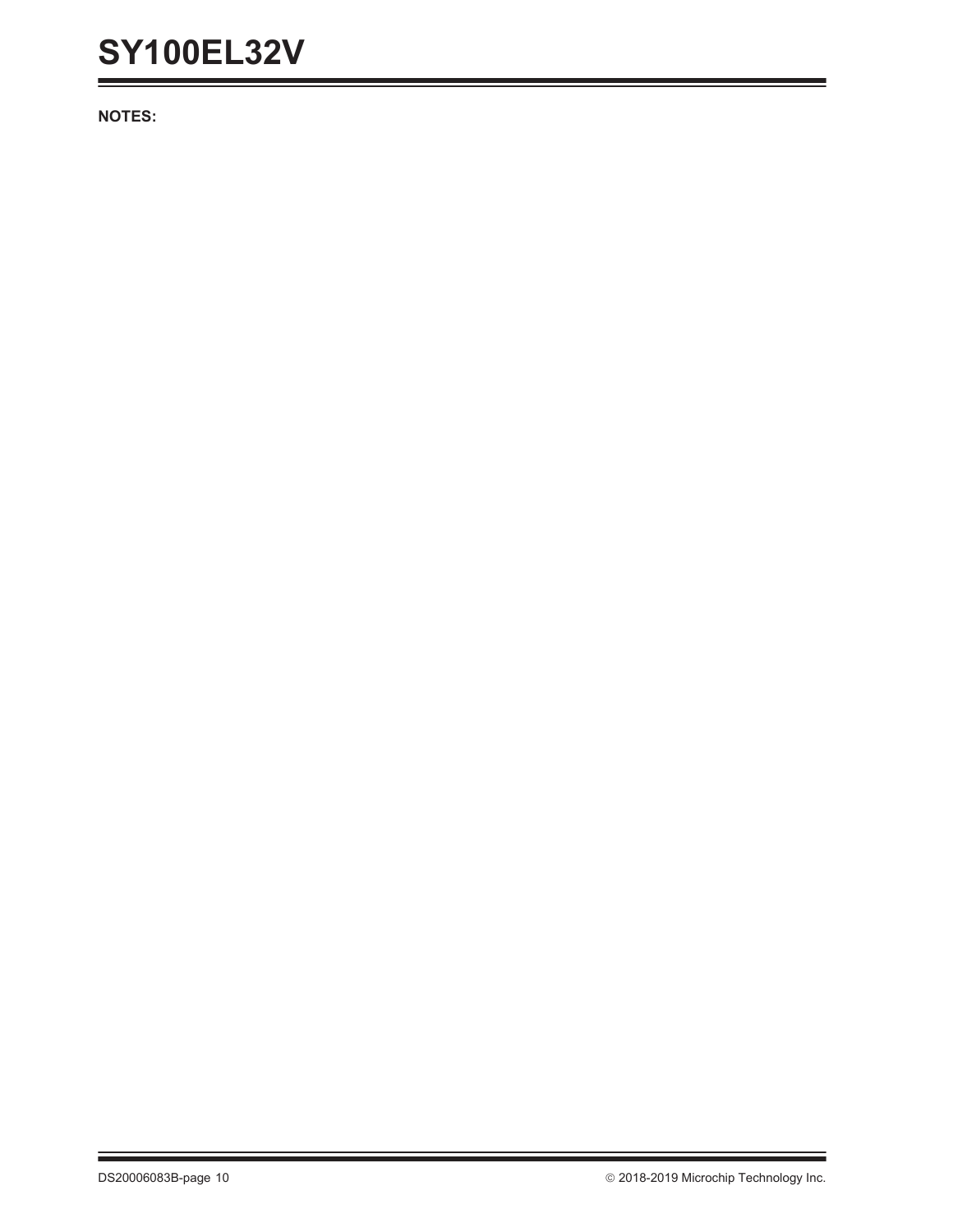### **PRODUCT IDENTIFICATION SYSTEM**

To order or obtain information, e.g., on pricing or delivery, contact your local Microchip representative or sales office.

| <b>PART NO.</b>                 | Ă                                 |                                    |                              | <u>-XX</u>                   |          | Examples: |                                   |                                                                                                                                                                                                          |
|---------------------------------|-----------------------------------|------------------------------------|------------------------------|------------------------------|----------|-----------|-----------------------------------|----------------------------------------------------------------------------------------------------------------------------------------------------------------------------------------------------------|
| <b>Device</b>                   | <b>Supply</b><br><b>Voltage</b>   | Package                            | Temperature<br>Range         | <b>Special</b><br>Processing | a)<br>b) |           | SY100EL32VZG:<br>SY100EL32VZG-TR: | SY100EL32V, 8-Lead SOIC<br>(Pb-free NiPdAu), -40°C to<br>$+85^{\circ}$ C, 95/Tube<br>SY100EL32V, 8-Lead                                                                                                  |
| Device:                         | SY100EL32:                        |                                    | 5V/3.3V ECL ÷2 Divider       |                              |          |           |                                   | SOIC (Pb-free NiPdAu),<br>$-40^{\circ}$ C to +85 $^{\circ}$ C, 1,000/Reel                                                                                                                                |
| <b>Supply Voltage</b><br>Range: | $\vee$                            | 3.3V/5V                            |                              |                              |          |           |                                   |                                                                                                                                                                                                          |
| Package:                        | Z<br>$=$                          |                                    | 8-Lead SOIC (Pb-free NiPdAu) |                              |          | Note 1:   |                                   | Tape and Reel identifier only appears in the<br>catalog part number description. This identifier is<br>used for ordering purposes and is not printed on<br>the device package. Check with your Microchip |
| <b>Temperature</b><br>Range:    | G                                 | $-40^{\circ}$ C to $+85^{\circ}$ C |                              |                              |          |           | Tape and Reel option.             | Sales Office for package availability with the                                                                                                                                                           |
| Special<br>Processing:          | $<$ blank $>$ =<br>TR<br>$\equiv$ | 95/Tube<br>1,000/Reel              |                              |                              |          |           |                                   |                                                                                                                                                                                                          |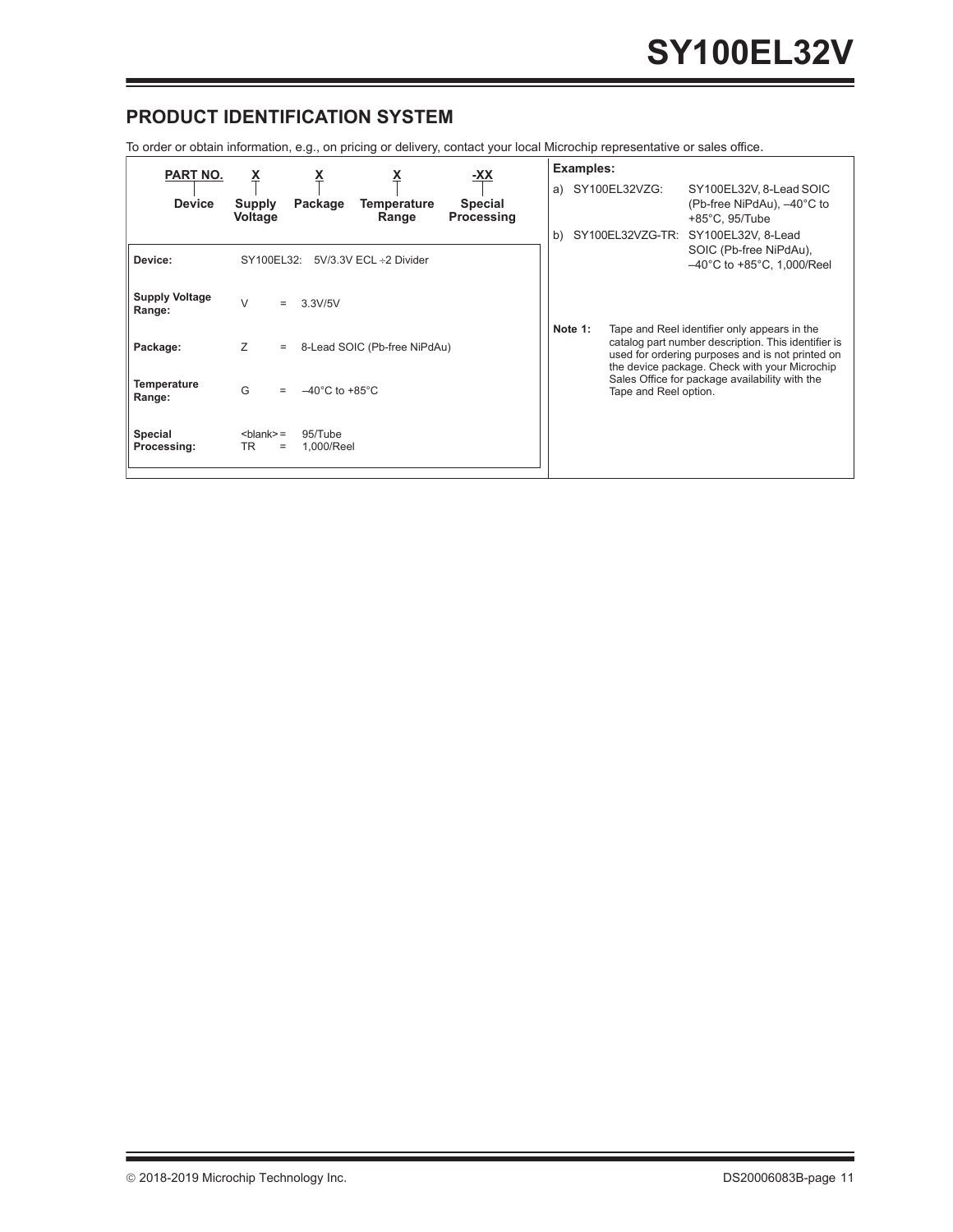**NOTES:**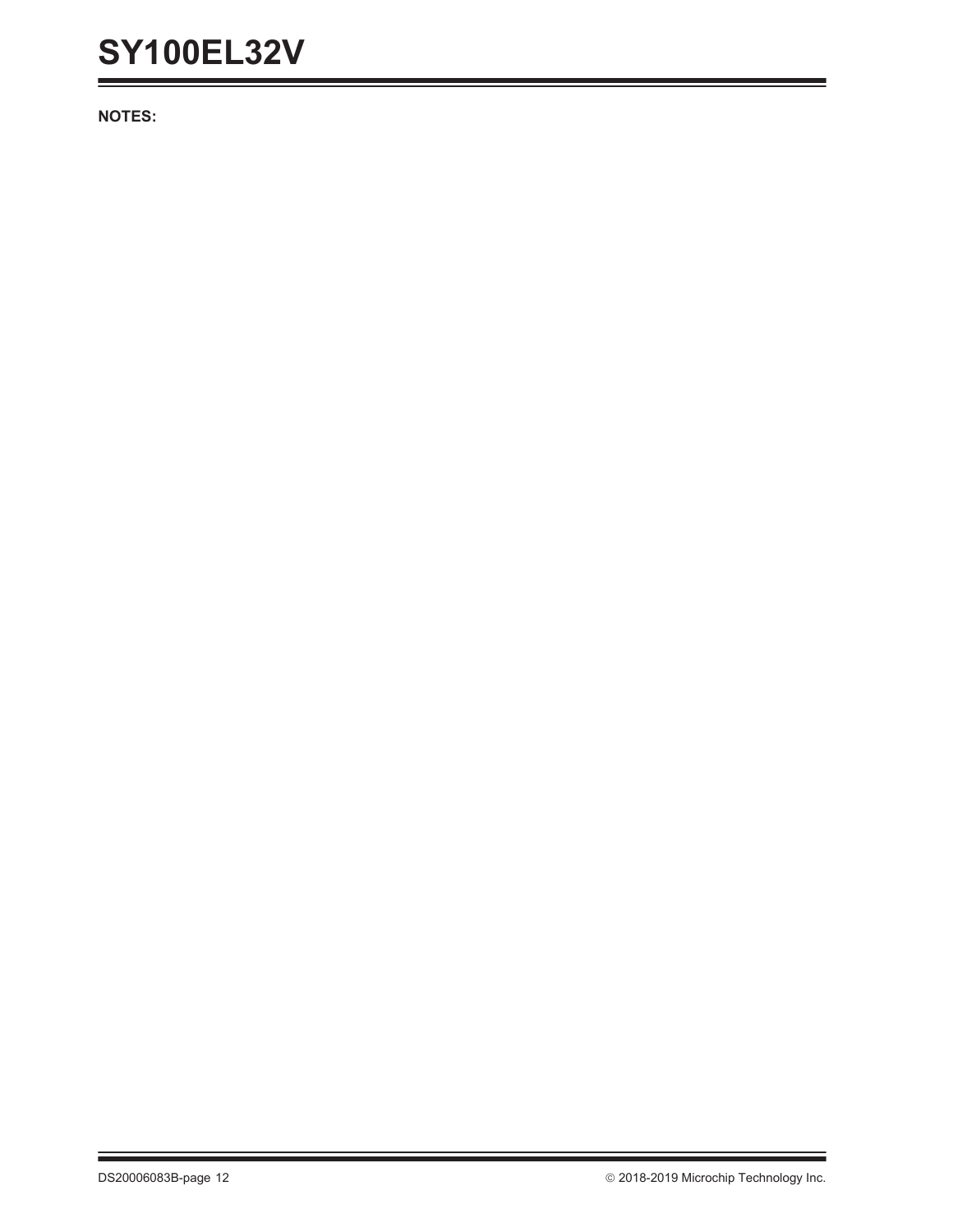#### **Note the following details of the code protection feature on Microchip devices:**

- Microchip products meet the specification contained in their particular Microchip Data Sheet.
- Microchip believes that its family of products is one of the most secure families of its kind on the market today, when used in the intended manner and under normal conditions.
- There are dishonest and possibly illegal methods used to breach the code protection feature. All of these methods, to our knowledge, require using the Microchip products in a manner outside the operating specifications contained in Microchip's Data Sheets. Most likely, the person doing so is engaged in theft of intellectual property.
- Microchip is willing to work with the customer who is concerned about the integrity of their code.
- Neither Microchip nor any other semiconductor manufacturer can guarantee the security of their code. Code protection does not mean that we are guaranteeing the product as "unbreakable."

Code protection is constantly evolving. We at Microchip are committed to continuously improving the code protection features of our products. Attempts to break Microchip's code protection feature may be a violation of the Digital Millennium Copyright Act. If such acts allow unauthorized access to your software or other copyrighted work, you may have a right to sue for relief under that Act.

Information contained in this publication regarding device applications and the like is provided only for your convenience and may be superseded by updates. It is your responsibility to ensure that your application meets with your specifications. MICROCHIP MAKES NO REPRESENTATIONS OR WARRANTIES OF ANY KIND WHETHER EXPRESS OR IMPLIED, WRITTEN OR ORAL, STATUTORY OR OTHERWISE, RELATED TO THE INFORMATION, INCLUDING BUT NOT LIMITED TO ITS CONDITION, QUALITY, PERFORMANCE, MERCHANTABILITY OR FITNESS FOR PURPOSE**.** Microchip disclaims all liability arising from this information and its use. Use of Microchip devices in life support and/or safety applications is entirely at the buyer's risk, and the buyer agrees to defend, indemnify and hold harmless Microchip from any and all damages, claims, suits, or expenses resulting from such use. No licenses are conveyed, implicitly or otherwise, under any Microchip intellectual property rights unless otherwise stated.

**Trademarks** The Microchip name and logo, the Microchip logo, Adaptec, AnyRate, AVR, AVR logo, AVR Freaks, BesTime, BitCloud, chipKIT, chipKIT logo, CryptoMemory, CryptoRF, dsPIC, FlashFlex, flexPWR, HELDO, IGLOO, JukeBlox, KeeLoq, Kleer, LANCheck, LinkMD, maXStylus, maXTouch, MediaLB, megaAVR, Microsemi, Microsemi logo, MOST, MOST logo, MPLAB, OptoLyzer, PackeTime, PIC, picoPower, PICSTART, PIC32 logo, PolarFire, Prochip Designer, QTouch, SAM-BA, SenGenuity, SpyNIC, SST, SST Logo, SuperFlash, Symmetricom, SyncServer, Tachyon, TempTrackr, TimeSource, tinyAVR, UNI/O, Vectron, and XMEGA are registered trademarks of Microchip Technology Incorporated in the U.S.A. and other countries.

APT, ClockWorks, The Embedded Control Solutions Company, EtherSynch, FlashTec, Hyper Speed Control, HyperLight Load, IntelliMOS, Libero, motorBench, mTouch, Powermite 3, Precision Edge, ProASIC, ProASIC Plus, ProASIC Plus logo, Quiet-Wire, SmartFusion, SyncWorld, Temux, TimeCesium, TimeHub, TimePictra, TimeProvider, Vite, WinPath, and ZL are registered trademarks of Microchip Technology Incorporated in the U.S.A.

Adjacent Key Suppression, AKS, Analog-for-the-Digital Age, Any Capacitor, AnyIn, AnyOut, BlueSky, BodyCom, CodeGuard, CryptoAuthentication, CryptoAutomotive, CryptoCompanion, CryptoController, dsPICDEM, dsPICDEM.net, Dynamic Average Matching, DAM, ECAN, EtherGREEN, In-Circuit Serial Programming, ICSP, INICnet, Inter-Chip Connectivity, JitterBlocker, KleerNet, KleerNet logo, memBrain, Mindi, MiWi, MPASM, MPF, MPLAB Certified logo, MPLIB, MPLINK, MultiTRAK, NetDetach, Omniscient Code Generation, PICDEM, PICDEM.net, PICkit, PICtail, PowerSmart, PureSilicon, QMatrix, REAL ICE, Ripple Blocker, SAM-ICE, Serial Quad I/O, SMART-I.S., SQI, SuperSwitcher, SuperSwitcher II, Total Endurance, TSHARC, USBCheck, VariSense, ViewSpan, WiperLock, Wireless DNA, and ZENA are trademarks of Microchip Technology Incorporated in the U.S.A. and other countries.

SQTP is a service mark of Microchip Technology Incorporated in the U.S.A.

The Adaptec logo, Frequency on Demand, Silicon Storage Technology, and Symmcom are registered trademarks of Microchip Technology Inc. in other countries.

GestIC is a registered trademark of Microchip Technology Germany II GmbH & Co. KG, a subsidiary of Microchip Technology Inc., in other countries.

All other trademarks mentioned herein are property of their respective companies.

© 2018-2019, Microchip Technology Incorporated, All Rights Reserved.

ISBN: 978-1-5224-4895-2

*[For information regarding Microchip's Quality Management Systems,](www.microchip.com/quality)  [please visit](www.microchip.com/quality) www.microchip.com/quality.*